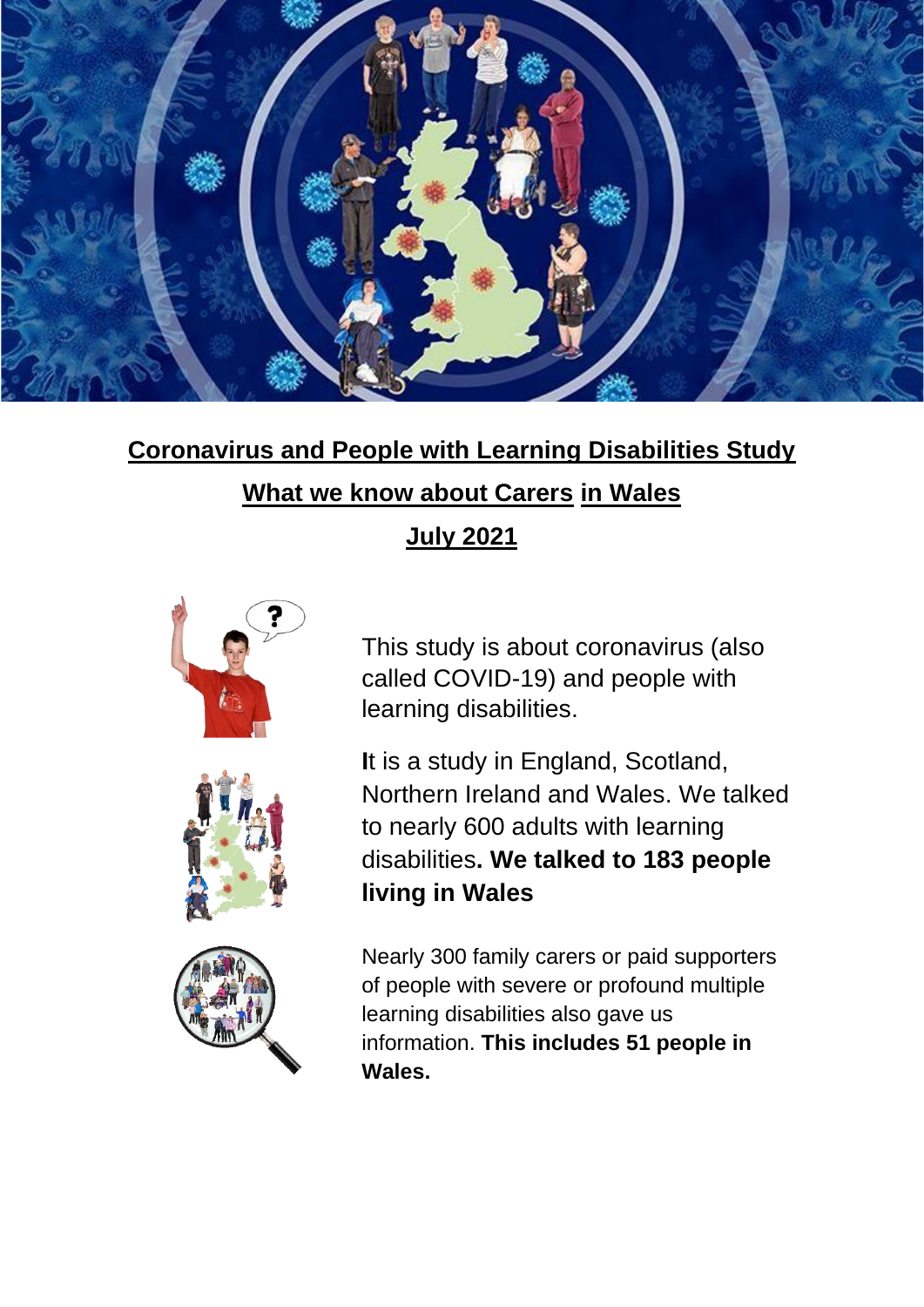

**This paper is about the experiences of those 51 family carers and paid support staff** 

## **Health**



We asked people what had happened in the last 4 weeks before their interview



Two out of three family carers and paid support staff said they had good health



6 out of 10 family carers and paid support staff said that they felt stressed



6 out of 10 family carers and paid support staff said that they had been feeling tired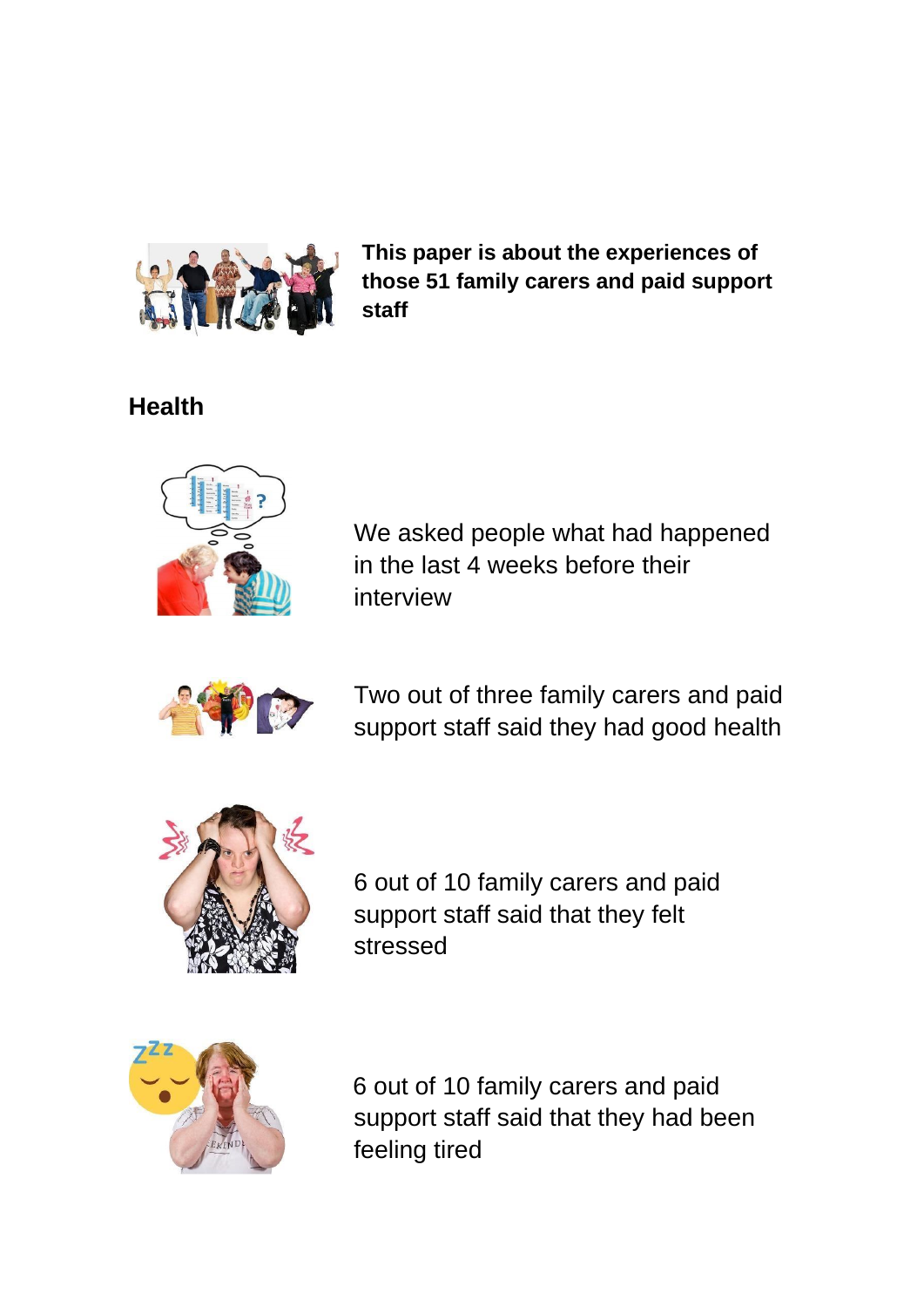

4 out of 10 family carers and paid support staff said that they had been feeling cross

#### **These are some of the things they told us might help them**



"I'd be more relaxed if my son was given his second Covid vaccination and I got a speedier response from professionals when I have needed to contact them about issues that have arisen."



"Clarity about how to stay safe as we move into a new stage. Many people are vaccinated but we still need to be careful."



"Resume services so I can have a good night's sleep and have some time to myself to go for a nice walk."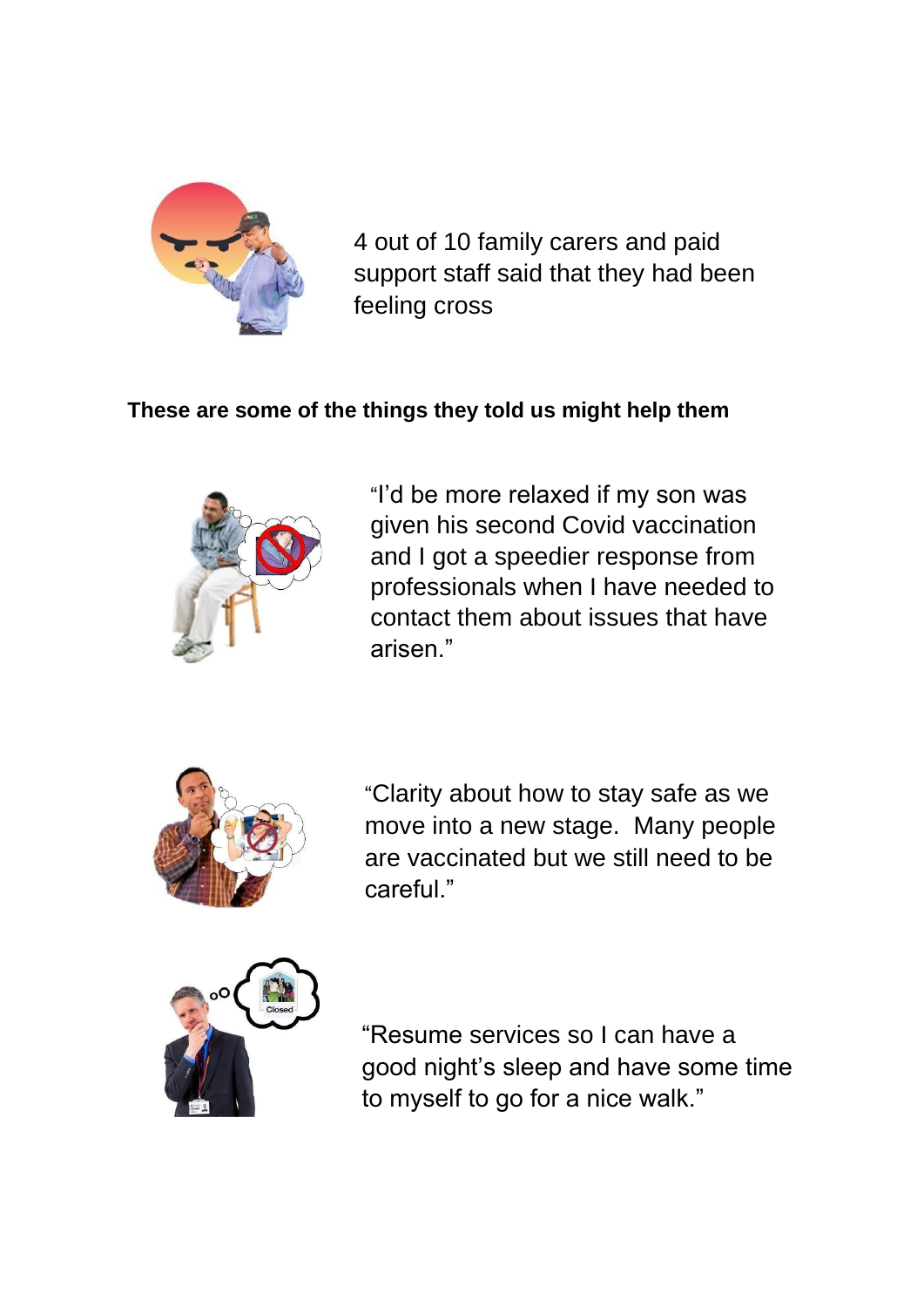

If the care home was more flexible and did individual risk assessments- he might be able to have some contact with us."

#### **What happens next**



We are still finding out more about people with learning disabilities and COVID-19

| September 2021 |        |         |           |                         |        |                   |
|----------------|--------|---------|-----------|-------------------------|--------|-------------------|
| Sundan         | Honday | Tuesday | Wednesday | Thursday                | Friday | Saturday          |
|                |        |         | 1         | $\overline{\mathbf{z}}$ | 3      | 4                 |
| 5              | 6      | 7       | 8         | 9                       | 10     | 11                |
| 12             | 13     | 14      | 15        | 16                      | 17     | 18                |
| 19             | 20     | 21      | 22        | 23                      | 24     | 25                |
| 26             | 27     | 28      | 29        | 30                      |        | <b>ALCOHOL: N</b> |

We will be able to update our findings in September



Please contact Edward Oloidi: Email: edward.oloidi@southwales.ac.uk Telephone: 01443 483 042 **for further information**